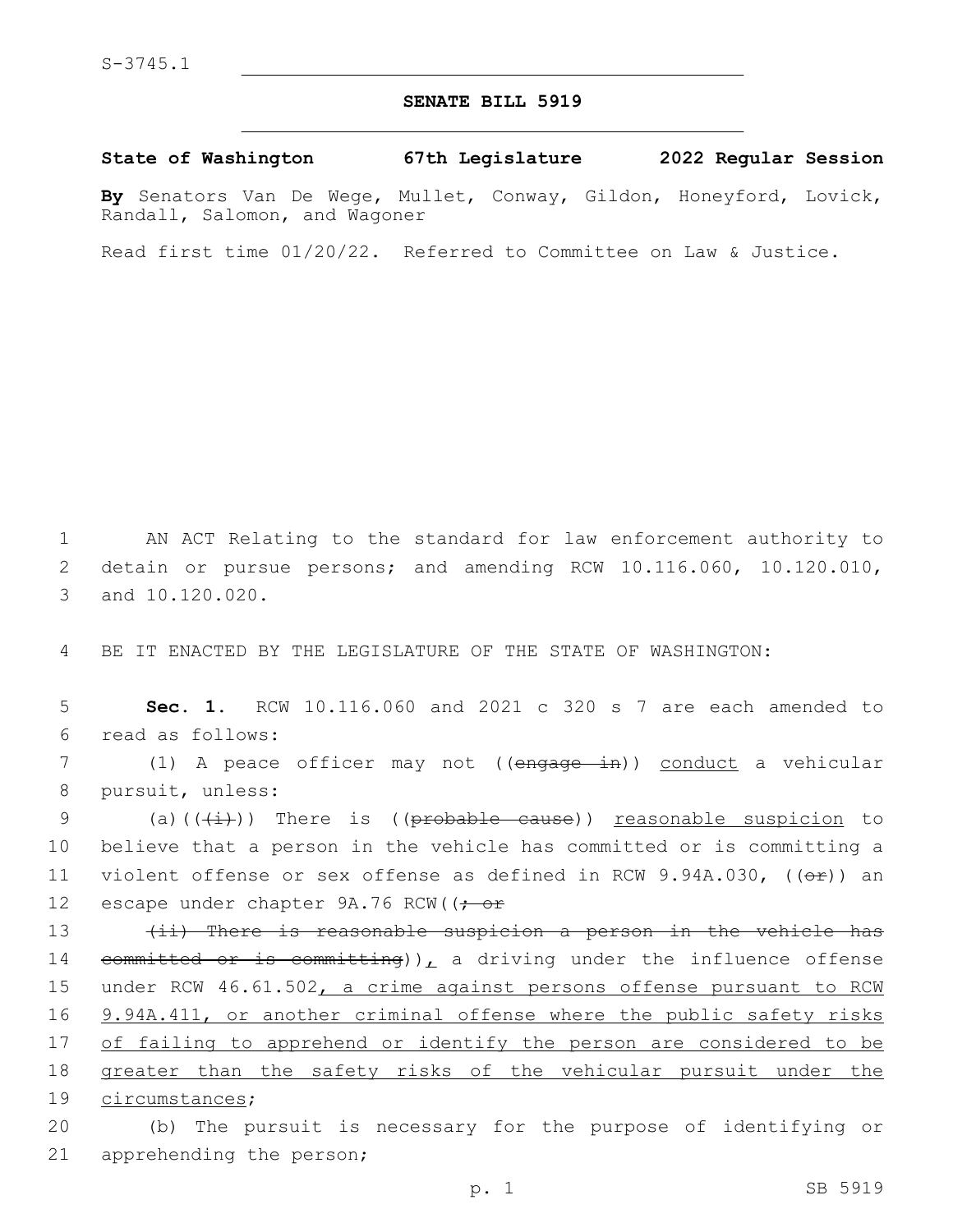(c) The person poses ((an imminent threat to the)) a public 2 safety ((of others)) risk and the safety risks of failing to apprehend or identify the person are considered to be greater than 4 the safety risks of the vehicular pursuit under the circumstances; 5 and

6 (d)( $(\frac{1}{1})$  Except as provided in (d)(ii) of this subsection, the)) 7 The officer ((has received)) receives authorization to ((engage in)) continue the pursuit from a supervising officer and there is supervisory control of the pursuit. The officer in consultation with the supervising officer must consider alternatives to the vehicular pursuit. The supervisor must consider the justification for the vehicular pursuit and other safety considerations, including but not limited to speed, weather, traffic, road conditions, and the known presence of minors in the vehicle, and the vehicular pursuit must be terminated if any of the requirements of this subsection are not 16 met $(f \div$ 

 (ii) For those jurisdictions with fewer than 10 commissioned  $\theta$  of ficers, if)). If a supervisor is not on duty at the time, the officer will request the on-call supervisor be notified of the pursuit according to the agency's procedures. The officer must consider alternatives to the vehicular pursuit, the justification for the vehicular pursuit, and other safety considerations, including but not limited to speed, weather, traffic, road conditions, and the known presence of minors in the vehicle. The officer must terminate the vehicular pursuit if any of the requirements of this subsection 26 are not met.

 (2) A pursuing officer shall comply with any agency procedures for designating the primary pursuit vehicle and determining the appropriate number of vehicles permitted to participate in the vehicular pursuit and comply with any agency procedures for coordinating operations with other jurisdictions, including available 32 tribal police departments when applicable.

 (3) A peace officer may not fire a weapon upon a moving vehicle unless necessary to protect against an imminent threat of serious physical harm resulting from the operator's or a passenger's use of a deadly weapon. For the purposes of this subsection, a vehicle is not considered a deadly weapon unless the operator is using the vehicle as a deadly weapon and no other reasonable means to avoid potential serious harm are immediately available to the officer.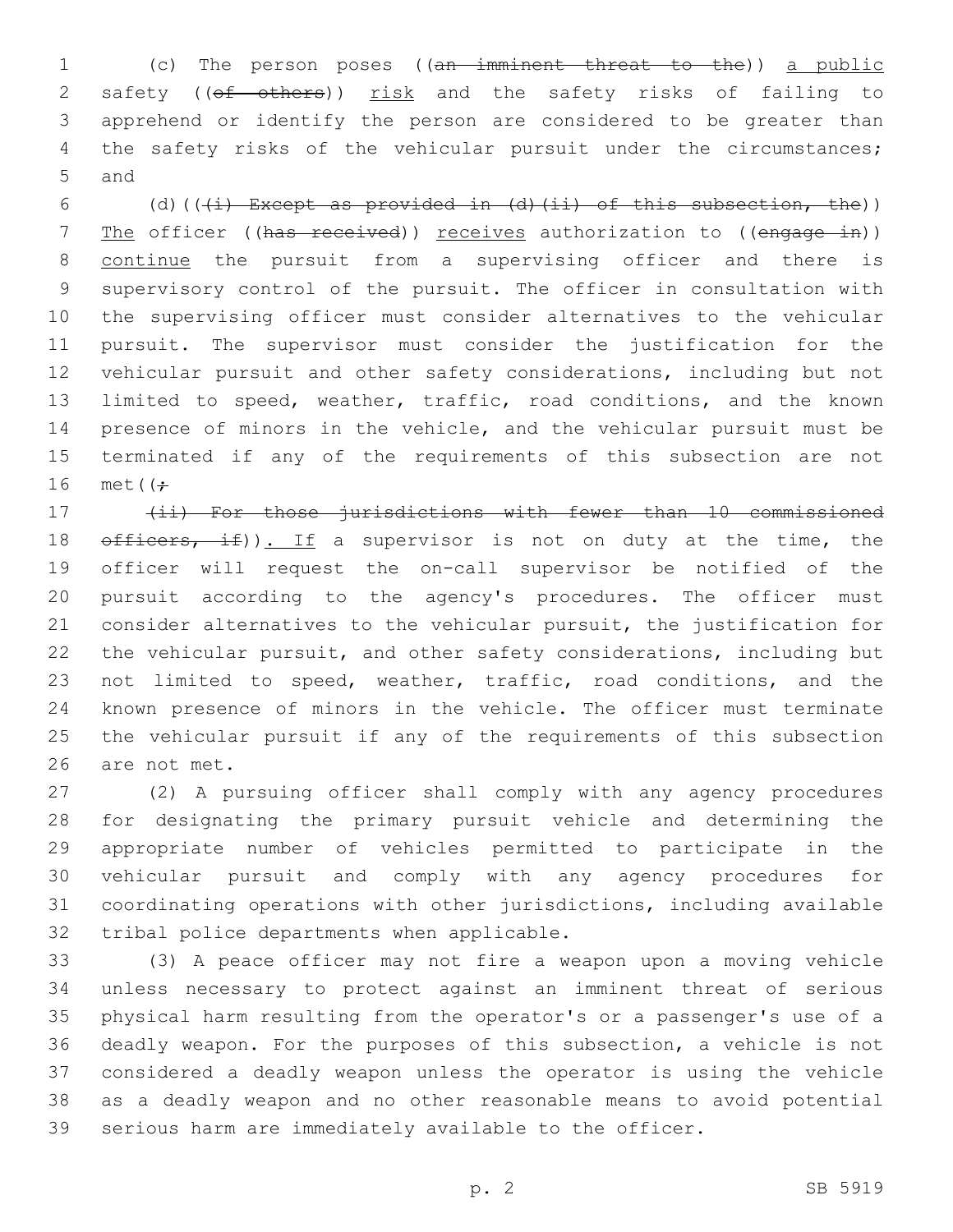(4) For purposes of this section, "vehicular pursuit" means an attempt by a uniformed peace officer in a vehicle equipped with emergency lights and a siren to stop a moving vehicle where the operator of the moving vehicle appears to be aware that the officer is signaling the operator to stop the vehicle and the operator of the moving vehicle appears to be willfully resisting or ignoring the officer's attempt to stop the vehicle by increasing vehicle speed, making evasive maneuvers, or operating the vehicle in a reckless manner that endangers the safety of the community or the officer.

 **Sec. 2.** RCW 10.120.010 and 2021 c 324 s 2 are each amended to read as follows:11

 The definitions in this section apply throughout this chapter 13 unless the context clearly requires otherwise.

14 (1) "Feasible," "appropriate," "necessary," "possible," 15 "proportional," "reasonable," "available," and "imminent" must be interpreted according to an objective standard which considers all the facts, circumstances, and information known to the officer at the time to determine whether a similarly situated reasonable officer 19 would have determined the action was feasible, appropriate, necessary, possible, proportional, reasonable, available, or imminent.

 (2) "Law enforcement agency" includes any "general authority Washington law enforcement agency" and any "limited authority Washington law enforcement agency" as those terms are defined in RCW 25 10.93.020.

 $((+2+))$   $(3)$  "Less lethal alternatives" include, but are not limited to, verbal warnings, de-escalation tactics, conducted energy weapons, devices that deploy oleoresin capsicum, batons, and beanbag 29 rounds.

 $((+3))$   $(4)$  "Necessary" means that, under the totality of the circumstances, a reasonably effective alternative to the use of force 32 does not appear to exist, and that the amount of force used was a reasonable and proportional response to effect the legal purpose intended or to protect against the threat posed to the officer or others.

 (5) "Peace officer" includes any "general authority Washington 37 peace officer," "limited authority Washington peace officer," and "specially commissioned Washington peace officer" as those terms are defined in RCW 10.93.020; however, "peace officer" does not include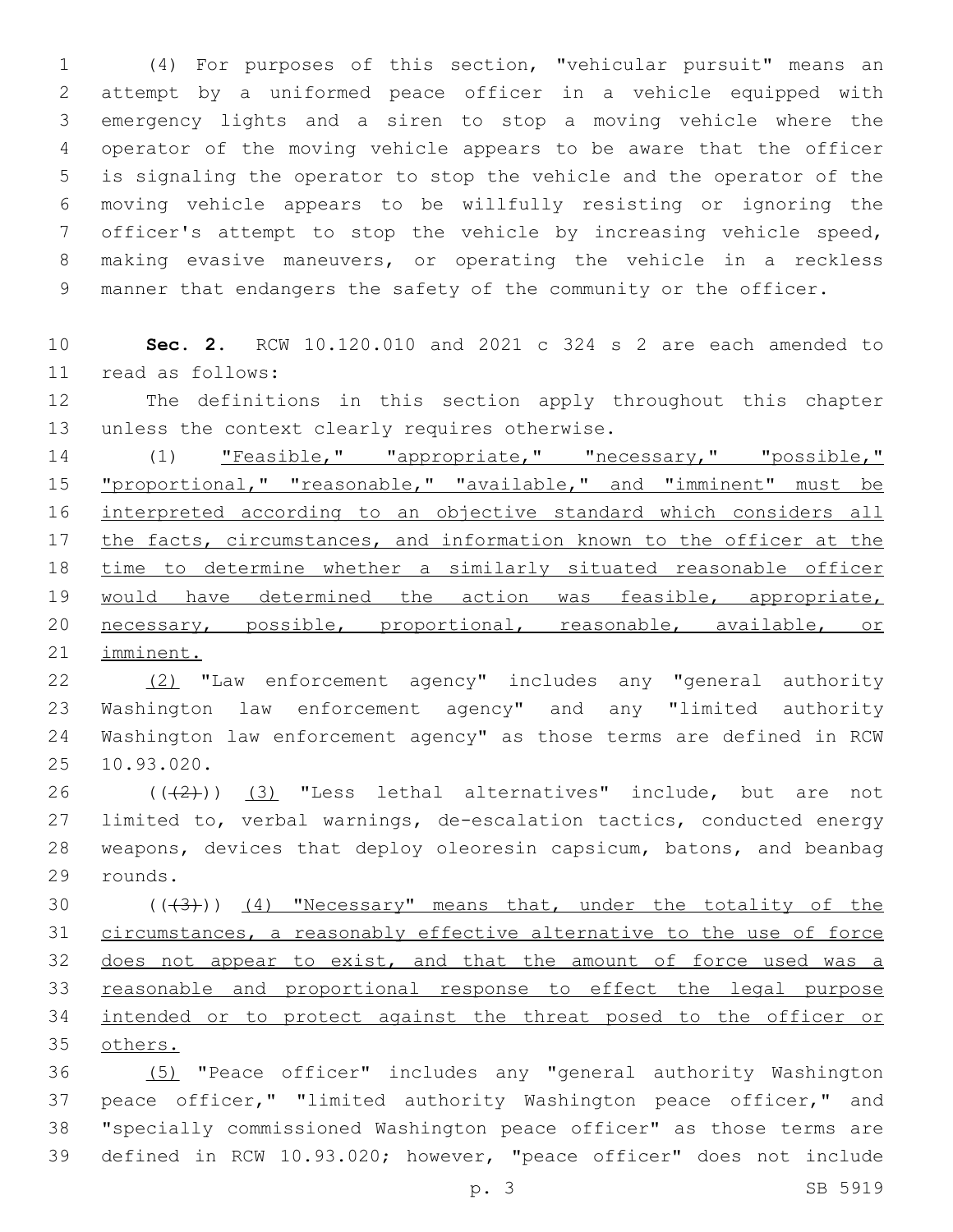1 any corrections officer or other employee of a jail, correctional, or 2 detention facility, but does include any community corrections 3 officer. 4 (6) "Physical force" means any technique or tactic used by a 5 peace officer pursuant to enforcing the criminal laws of this state 6 that is reasonably likely to cause physical injury or transient pain. 7 (7) "Totality of the circumstances" means all facts known to the 8 peace officer leading up to, and at the time of, the use of force, 9 and includes the actions of the person against whom the peace officer 10 uses such force and the actions of the peace officer. 11 **Sec. 3.** RCW 10.120.020 and 2021 c 324 s 3 are each amended to 12 read as follows: 13 (1)(a) Except as otherwise provided under this section, a peace 14 officer may use physical force against a person when necessary to: 15 (i) Protect against criminal conduct where there is probable 16 cause to make an arrest; ((effect)) 17 (ii) Effect an arrest; ((prevent an escape as defined under 18 chapter 9A.76 RCW)) 19 (iii) Prevent a person from fleeing a lawful detention by a peace 20 officer; 21 (iv) Carry out any warrant or other court order authorizing or 22 directing a peace officer to take a person into custody; 23 (v) Ensure the safety of a peace officer or others when 24 encountering a person reasonably suspected of possessing firearms or 25 other dangerous weapons, or when conducting a search or other lawful 26 activity that reasonably creates a high risk of danger to the officer 27 or another person; or ((protect)) 28 (vi) Protect against an imminent threat of bodily injury to the 29 peace officer, another person, or the person against whom force is 30 being used. 31 (b) A peace officer may use deadly force against another person 32 only when necessary to protect against an imminent threat of serious 33 physical injury or death to the officer or another person. For 34 purposes of this subsection  $(1)$  (b) ( $($ : 35 (i) "Imminent)), "imminent threat of serious physical injury or 36 death" means that, based on the totality of the circumstances, it is 37 objectively reasonable to believe that a person has the present and 38 apparent ability( $(\tau)$ ) and opportunity( $(\tau$  and intent)) to

p. 4 SB 5919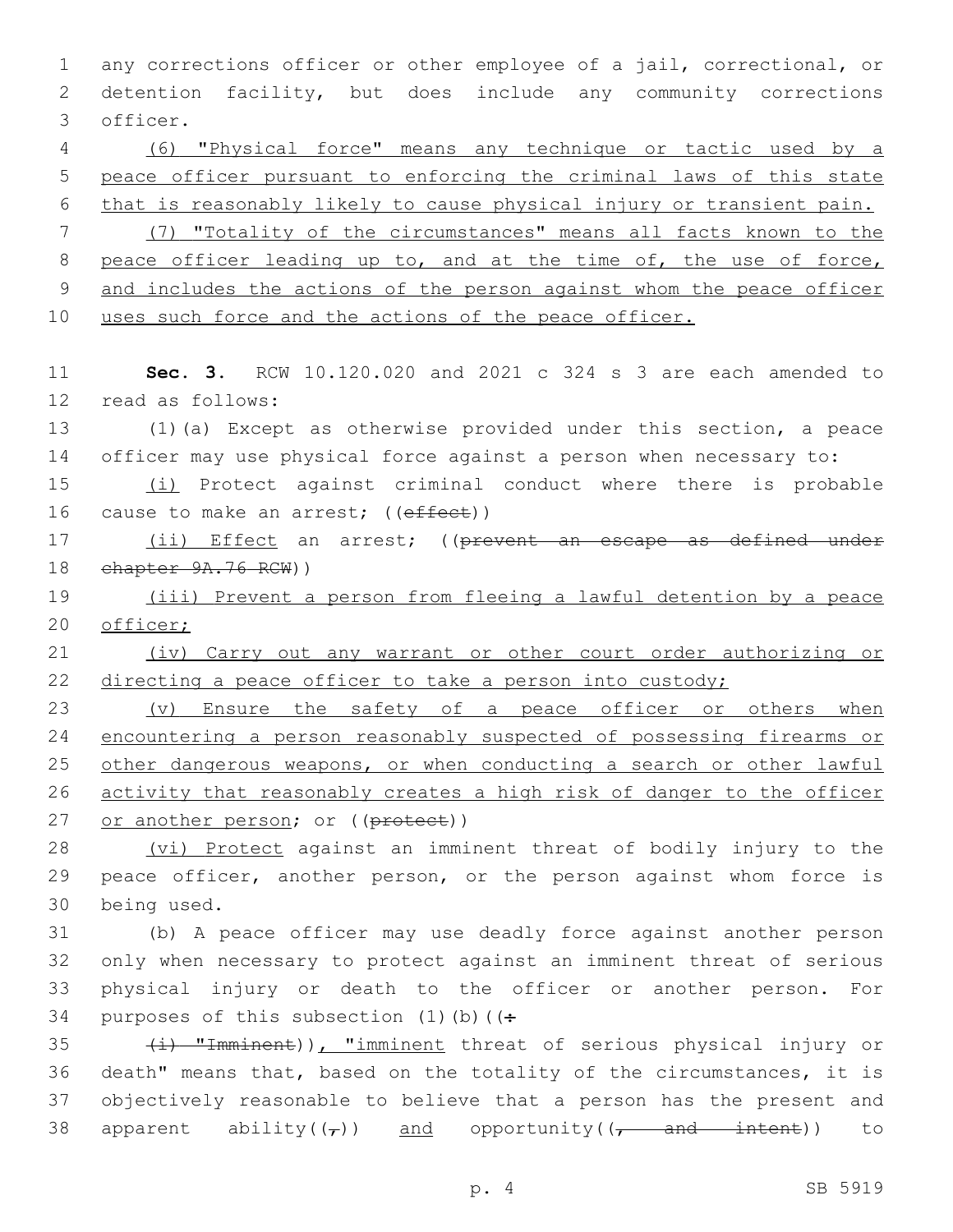((immediately)) imminently cause death or serious bodily injury to 2 the peace officer or another person.

3 (((ii) "Necessary" means that, under the totality of the circumstances, a reasonably effective alternative to the use of deadly force does not exist, and that the amount of force used was a reasonable and proportional response to the threat posed to the 7 officer and others.

8 (iii) "Totality of the circumstances" means all facts known to 9 the peace officer leading up to and at the time of the use of force, 10 and includes the actions of the person against whom the peace officer 11 uses such force, and the actions of the peace officer.))

 (2) A peace officer shall use reasonable care when determining whether to use physical force and when using any physical force against another person. To that end, a peace officer shall:

15 (a) When ((possible)) safe and feasible, ((exhaust)) employ available and appropriate de-escalation tactics prior to using any physical force, such as: Creating physical distance by employing tactical repositioning and repositioning as often as necessary to 19 maintain the benefit of time, distance, and cover; when there are multiple officers, designating one officer to communicate in order to avoid competing commands; calling for additional resources such as a crisis intervention team or mental health professional when 23 ((possible)) safe and feasible; calling for back-up officers when encountering resistance; taking as much time as necessary, without using physical force or weapons; and leaving the area if there is no threat of imminent harm and no crime has been committed, is being 27 committed, or is about to be committed;

28 (b) When using physical force, use ((the least)) a proportional amount of physical force necessary to overcome resistance under the circumstances. This includes a consideration of the characteristics and conditions of a person for the purposes of determining whether to use force against that person and, if force is necessary, determining 33 the appropriate and least amount of force ((possible)) reasonable to effect a lawful purpose. Such characteristics and conditions may include, for example, whether the person: Is visibly pregnant, or states that they are pregnant; is known to be a minor, objectively 37 appears to be a minor, or states that they are a minor; is known to be a vulnerable adult, or objectively appears to be a vulnerable adult as defined in RCW 74.34.020; displays signs of mental, behavioral, or physical impairments or disabilities; is experiencing

p. 5 SB 5919